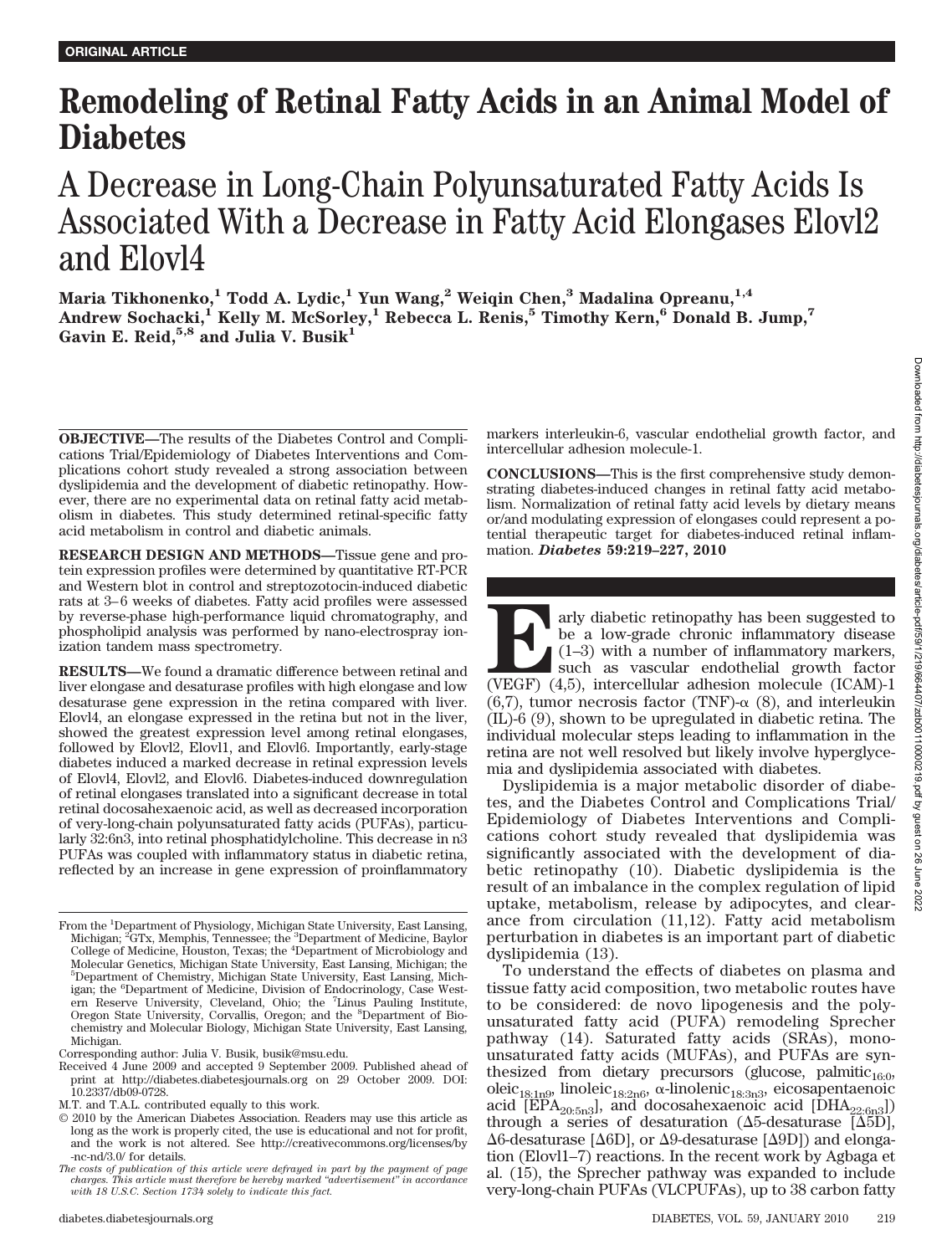

**FIG. 1. De novo lipogenesis and PUFA remodeling pathways. Fatty acids are synthesized from glucose through de novo lipogeneses or converted** from dietary palmitic<sub>16:0</sub>, oleic<sub>18:1n9</sub>, linoleic<sub>18:2n6</sub>, and α-linolenic<sub>18:3n3</sub> acids to long-chain unsaturated fatty acids in vivo by a series of<br>desaturation (Δ5-desaturase [Δ5D], Δ6-desaturase [Δ6D], or Δ9-desatu  $\alpha$  accumulate in animal and human tissues are in solid boxes. Dietary linoleic<sub>18:2n6</sub> and  $\alpha$ -linolenic<sub>18:3n3</sub> acids are obtained from plants, and EPA<sub>20:5n3</sub> **and DHA22:6n3 are rich in fish oil. A recent study demonstrated that Elovl4 is necessary for synthesis of C26 and C28 VLCPUFAs from 24:5n3 and 24:6n3 fatty acid precursors and suggests that Elovl4 is also required for synthesis of >C28 VLCPUFAs. There is no interconversion between n3, n6, and n9 fatty acids in animals.**

acids, in which elongation of shorter-chain fatty acids precursors is performed by Elovl4 (Fig. 1). Elovl4 has very limited tissue specificity. It is highly expressed in the retina (16 –18), thymus, and skin (17), as well as at lesser levels in the brain (17,18) and testis (18). Elovl4 is not expressed in the liver (17,18). In human retina, Elovl4 was shown to be primarily expressed in the inner segment of photoreceptors extending to photoreceptor cell bodies in the outer nuclear layer (19). Moderate labeling was also observed in the ganglion cells (19). Elovl4 has received much attention recently, as an autosomal-dominant Stargardt-like macular dystrophy was linked to several dominant-negative mutations in Elovl4 (19 –21). The role of VLCPUFAs produced by Elovl4 is not known, but because of their localization in retinal outer-segment membranes and their ability to span both leaflets of the lipid bilayer, they are suggested to play a role in stabilizing cellular membranes with high curvature, such as the rims of photoreceptor disks (15). Fatty acid desaturase enzymes are known to be inhibited in diabetes (22–24), and there is emerging information suggesting that certain elongases might also be affected (25). Thus, diabetes may result in reduced fatty acid remodeling and, consequently, lead to an accumulation of the substrates and depletion of the products. The elongases Elovl2 and Elovl6 are ubiquitously expressed in most tissues; however, retina expresses Elovl2 at a very high level. Elovl2 is involved in several steps of  $DHA_{22:6n3}$  biosynthesis (26). Retina has a unique fatty acid profile with one of the highest levels of long-chain PUFAs, especially  $DHA_{22:6n3}$ , in the body (27). We have previously demonstrated that  $DHA_{22:6n3}$ has a pronounced anti-inflammatory effect on cytokineinduced activation of the nuclear factor  $(NF)$ - $\kappa$ B pathway and adhesion molecule expression in human retinal endothelial cells (HRECs) (28). Thus, perturbation of lipid metabolism in diabetes with a subsequent decrease in  $\text{DHA}_{22:6n3}$  could create proinflammatory conditions in the retina, potentially contributing to the development of diabetic retinopathy. The effect of diabetes on retinal fatty acid elongases and desaturases and diabetes-induced changes in retinal fatty acid remodeling has not been analyzed and represents one of the goals of this study.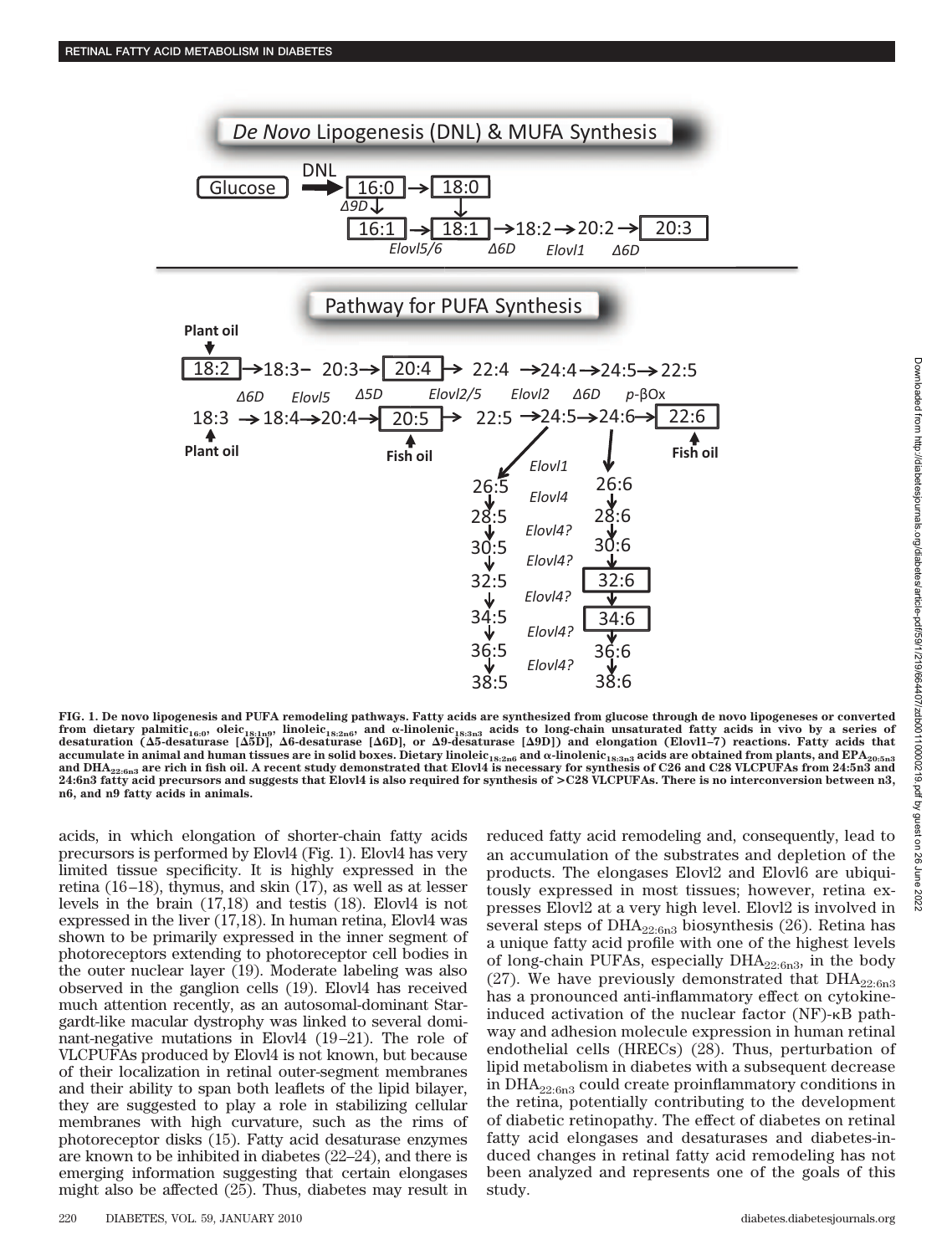#### **RESEARCH DESIGN AND METHODS**

**Reagents.** High-performance liquid chromatography (HPLC)-grade acetonitrile, acetic acid, methanol, chloroform, streptozotocin (STZ), and commonly used chemicals and reagents were from Sigma-Aldrich Chemical (St. Louis, MO).

**Animals and induction of STZ-induced diabetes.** Male Sprague-Dawley rats weighing 237–283 g were made diabetic with a single intraperitoneal injection of 65 mg STZ per kg body wt. Body weight gains and blood glucose for the control and STZ-induced diabetic groups were monitored biweekly. At 3– 6 weeks after STZ injection, the animals were killed and blood plasma, liver, and retina were recovered for analyses of fatty acid profiles and/or fatty acid elongase and desaturase expression levels. To isolate the retina, the optic nerve was cut out; the eye was opened; the coronary, cornea, and lens were discarded; and the retina was separated from choroid, washed in PBS, and frozen. Rats were maintained on Harlan-Teklad laboratory diet (no. 8,640) and water ad libitum. The fatty acid composition of the diet was analyzed by reverse-phase HPLC (RP-HPLC, see below) and found to be 16:0, 20.0%; 18:0, 1.8%; 18:1n9, 21.9%; 18:2n6, 50.8%; 18:3n3, 5.6%; 18:3n6, 0.1%; 20:4n6, 0.1%; 20:5n3, 0.4%; 22:5n3, 0.1%; and 22:6n3, 0.3%. Animal protocol was approved by the Michigan State University Institutional Animal Care and Use Committee. All experiments followed the guidelines set forth by the Association for Research in Vision and Ophthalmology Resolution on Treatment of Animals in Research.

**RNA and protein isolation.** Rat tissues were homogenized in Trizol reagent (Invitrogen), and RNA was isolated according to manufacturer instructions. After adding chloroform, the upper aqueous phase was separated and RNA was precipitated with isopropyl alcohol, washed with 75% ethanol, and redissolved in RNase-free water. Proteins from the same samples were isolated by washing in Tris buffer (30 mmol/l Tris-HCl, pH 6.8, with 0.1% SDS) followed by concentration on Amicon-15 (Millipore) centrifugal filters. After concentration, protease/phosphatase inhibitor cocktail was added and samples were frozen until further analysis.

**Real-time qRT-PCR.** Transcript-specific primers were designed using Primer3 software (available at http://frodo.wi.mit.edu/primer3/). First-strand cDNA was synthesized using the SuperScript II RNase H Reverse Transcriptase (Invitrogen, Carlsband, CA), and PCRs were performed in triplicate as previously described (25). Transcripts of interest were normalized to the abundance of cyclophilin mRNA. Rat gene–specific primers used in this study were Elovl4: GAAGTGGATGAAAGACCGAGA (sense) and GCGTTGTATGATCCCATGAA (antisense); Elovl7: TGGCGTTCAGCGATCT TAC and GATGATGGTTTGTGGCAGAG; IL-6: CCAGGAAATTTGCCTATTGA and GCTCTGAATGACTCTGGCTTT; VEGF A: GCTCTCTTGGGTGCACTGG and CACCACTTCATGGGCTTTCT; and ICAM-1: CCACCATCACTGTGTAT TCGTT and ACGGAGCAGCACTACTGAGA. All other primers for rat elongases and desaturases were described previously (25).

**Western blotting.** Protein concentration was determined by a Qubit fluorometer (Invitrogen), according to manufacturer's instructions, and equivalent amounts of protein were loaded on the SDS-polyacrylamide (10%) minigels for SDS-PAGE separation. The separated proteins were electrophoretically transferred to a nitrocellulose membrane (Bio-Rad, Hercules, CA), blocked for 30 min at room temperature, and probed with primary rabbit anti-Elovl4 (Abcam) and mouse anti- $\alpha$  tubulin (Sigma) antibody followed by fluorescent secondary antibody (Invitrogen). The blots were analyzed by the Licor Odyssey scanner and quantitated using Licor Odyssey software.

**Total lipid extraction.** Total lipids from retina, blood plasma, and liver were extracted with chloroform-methanol (2:1, vol/vol), normalized to tissue weight, dried, and resuspended as previously described (29). Acidification of total lipid extracts was omitted, as low pH has been demonstrated to destroy acid-labile plasmalogen lipids (30), which are abundant in neural tissues. No significant decrease of recovery of abundant lipid classes was observed in the absence of pH modification (29). Blood plasma lipids were normalized to protein, as measured by Qubit assay. Erythrocyte total lipids were extracted from 100 mg of packed cells by a modified Rose and Oklander method (31). Briefly, lysed cells were combined with 6.8 ml of 80% 2-propanol, vortexed, and incubated for 1 h on ice with occasional mixing. Lipids were extracted twice by addition of 3.2 ml of 100% chloroform and 1-h incubation on ice, with phase separation after each chloroform addition achieved by centrifugation at 2,000*g* for 30 min. Acidification of the extraction mixture was omitted, as it was found that low pH destroys acid-labile plasmalogen lipids (30), which are abundant in neural tissues. No significant decrease of recovery of abundant lipid classes was observed in the absence of pH modification (29). Pooled lipid extracts were dried, resuspended, and stored as described above.

**Lipid analysis by nano-electrospray ionization tandem mass spectrometry.** Lipid extracts were introduced to a triple-quadrupole mass spectrometer (Thermo Scientific model TSQ Quantum Ultra, San Jose, CA) for nanoelectrospray ionization tandem mass spectrometry (nESI-MS/MS) analysis of mental animals

|                  | n | Weight gain<br>(g/day) | Blood glucose<br>(mmol/l) |
|------------------|---|------------------------|---------------------------|
| Control animals  | 4 | $4.05 \pm 0.65$        | $4.33 \pm 0.29$           |
| Diabetic animals |   | $2.32 + 0.89$          | $20.80 \pm 1.16$          |

Data are means  $\pm$  SD.

lipid species as previously described (29). Identification of phospholipid species by precursor ion and neutral loss scan mode MS/MS was performed according to published methods (29,32). Assignment of phosphatidylcholine (GPCho) acyl substituents was achieved by negative ion mode analysis of corresponding GPCho  $[M+C1]$ <sup>-</sup> ions byproduct ion scan mode MS/MS, as well as by precursor ion scanning for m/z corresponding to specific deprotonated fatty acyl ions. Peak finding and correction for 13C isotope effects was performed using the Lipid Mass Spectrum Analysis (LIMSA) software version 1.0 peak model fit algorithm (33). Quantitative analysis of the relative changes in GPCho lipid abundances between control and diabetic samples was achieved by normalization of the peak area of each detected GPCho m/z to that of the GPCho $_{(16:0/16:0)}$  lipid present in each of the samples, after correction for 13C isotope contributions.

**Tissue fatty acid analysis by RP-HPLC.** An aliquot of total lipids from tissues and blood fractions was saponified (0.4 N KOH in 80% methanol, 50°C for 1 h). Saponified fatty acids were acidified and extracted with diethyl ether (according to Wang et al. [25]) and stored in methanol containing 1 mmol/l butylated hydroxytoluene. Saponified free fatty acids were fractionated and quantitated by RP-HPLC using a YMC J-Sphere (ODS-H80) column and a sigmoidal gradient starting at  $86.5\%$  acetonitrile + acetic acid (0.1%) and ending at 100% acetonitrile  $+$  acetic acid (0.1%) over 50 min with a flow rate of 1.0 ml/min using a Waters 600 controller. Fatty acids were introduced to the HPLC by injection in methanol and detected using ultraviolet absorbance and evaporative light scatter as previously described (25). Authentic fatty acid standards (Nu-Chek Prep) were used to generate calibration curves for verification and quantification of fatty acids.

**Statistical analysis.** Data are expressed as the means  $\pm$  SD. Student's *t* test was used for comparing data obtained from independent samples. Significance was established at  $P < 0.05$ .

## **RESULTS**

**Body weight gain and blood glucose concentration of experimental animals.** As presented in Table 1, body weight gain was significantly slower in diabetic animals compared with control animals. Blood glucose levels were almost five times higher in diabetic animals compared with controls. As this was a short-term diabetes study, A1C levels were not measured.

**Elongase and desaturase expression level in control and diabetic animals.** The gene expression levels of elongases and desaturases in control retinas were determined by quantitative RT-PCR and compared with the levels found in the livers of the same animals. Retinalspecific elongase, Elovl4, had the highest expression level among all the elongases in the retina and was not expressed in the liver. Retinas also had high levels of Elovl2 expression (Fig. 2*A*). Livers exhibited higher levels of Elovl5 and  $\Delta$ 5-,  $\Delta$ 6-, and  $\Delta$ 9-desaturases than retina (Fig. 2*A*), and the liver profile of all elongases and desaturases agreed with our previous study (25).

In the liver, diabetes induced a 25% decrease in Elovl2 and a 33% decrease in Elovl6 expression, as well as an 85% decrease in  $\Delta 9$ -desaturase (Fig. 2*B*) compared with controls. In the retina, diabetes induced a 40% reduction in Elovl4 and 50% reduction in Elovl2 expression levels (Fig. 2*C*). There was no significant effect of diabetes on the retinal desaturases (Fig. 2*C*). A decrease in Elovl4 protein level was confirmed by Western blot, as shown in Fig. 2*D*.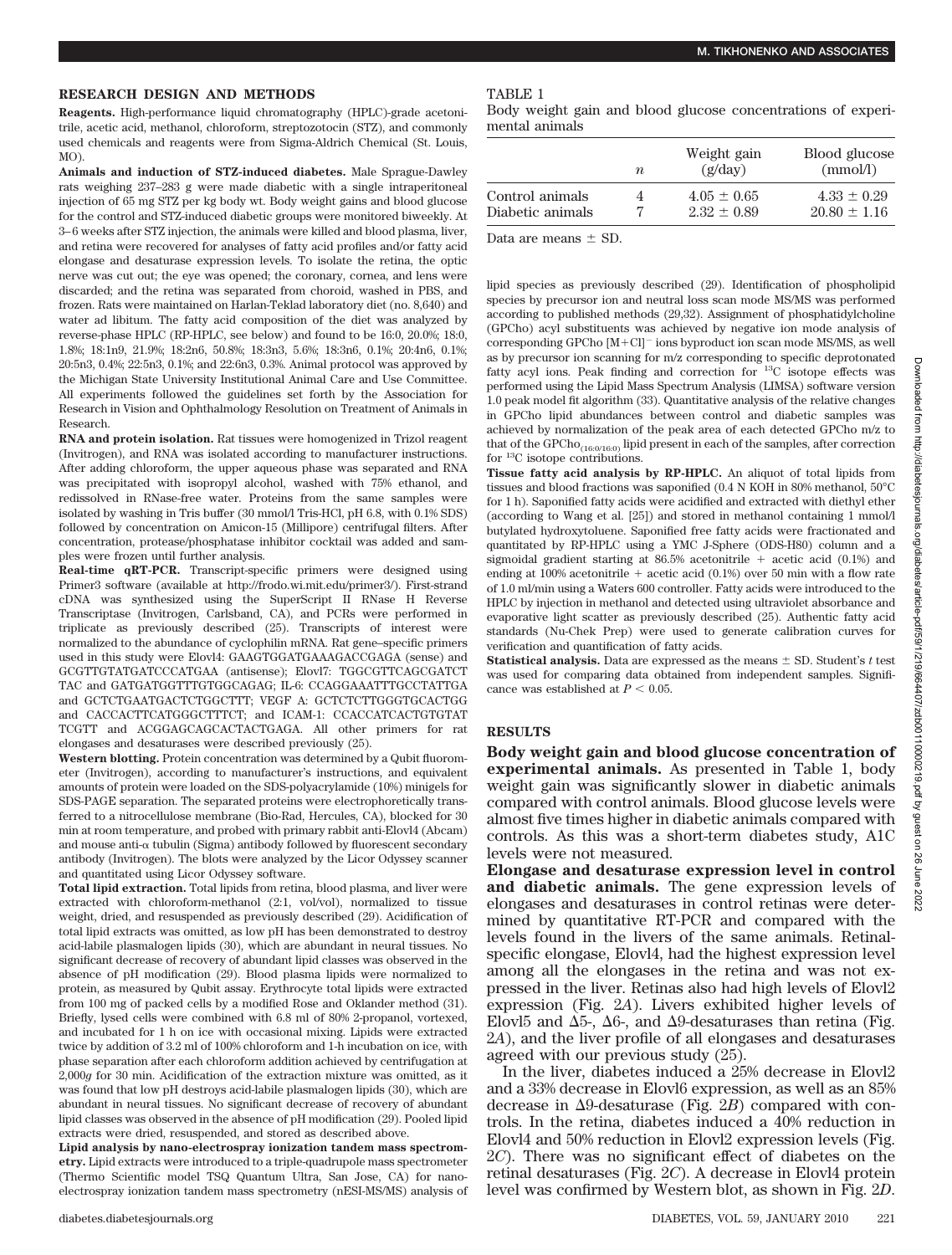

**FIG. 2. Expression levels of elongases and desaturases in retinas and livers of control and diabetic animals. Total RNA was extracted from retinas and livers of normal control**  $(n = 4)$  **and STZ-induced diabetic** animals  $(n = 5)$  after  $3-6$  weeks of diabetes and analyzed by real-time PCR for elongases  $1-7$  (E1-7) and  $\Delta 5$ -,  $\Delta 6$ -, and  $\Delta 9$ -desaturase (D5D, **D6D, and D9D) expression level. A comparison of the expression levels** in retina  $(\Box)$  and liver  $(\mathbb{S})$  of normal control animals is presented in  $A$ **. Diabetes-induced changes in liver elongase and desaturase expression** levels are presented in  $B$  ( $\Box$ , control;  $\blacksquare$ , diabetes). Diabetes-induced changes in retinal expression levels are presented in  $C \left(\Box\right)$ , control;  $\blacksquare$ , **diabetes). A Western blot of diabetes-induced changes in retina Elovl4 protein level (***lanes 1– 4* **control,** *lanes 5– 8* **diabetic), and quantification by ratiometric comparison to tubulin, are presented in** *D* **(,** control;  $\blacksquare$ , diabetes). Data are presented as means  $\pm$  SD of five **independent experiments. \*Statistical significance at** *P* **< 0.05.**

**Blood plasma fatty acid profiles of control and diabetic animals.** The control and diabetic blood plasma fatty acid profiles 3 weeks after STZ injection are presented in Table 2. There was a tendency toward higher total fatty acids level in diabetic versus control blood plasma. We observed changes in the plasma fatty acid

profile consistent with inhibition of fatty acid remodeling in diabetes that leads to a lower end product–to–precursor fatty acid ratio. There was a decrease in two major end products of the PUFA synthesis pathway, arachidonic<sub>20:4n6</sub> acid and DHA<sub>22:6n3</sub>, relative to their precursors, linoleic<sub>18:2n6</sub> and  $\alpha$ -linolenic<sub>18:3n3</sub> acid, respectively (Table 2). As a result of these changes, we observed a decrease in unsaturation index (the number of double bonds per fatty acyl residue) and a decrease in long-chain–to–short-chain PUFA ratio in diabetic versus control animals (Table 2).

**Liver fatty acid profiles of control and diabetic animals.** The control and diabetic liver fatty acid profiles 3 weeks after STZ injection are presented in Table 3. There was an increase in the linoleic  $\ar{acid}_{18:2n6}$  level in the livers of diabetic versus control animals that led to a decrease in long-chain–to–short-chain PUFA ratio (Table 3). There were no other significant changes in liver fatty acid profiles in diabetic versus control animals. The liver unsaturation index and PUFA synthesis pathway end product–to–precursor ratios did not change in diabetic versus control animals (Table 3).

**Retinal fatty acid profiles of control and diabetic animals.** Retina has a unique fatty acid profile, with the highest content of long-chain PUFAs in the body. In agreement with other studies, retinal profiles were very rich in DHA<sub>22:6n3</sub> and arachidonic<sub>20:4n6</sub> acid (Table 4). The levels of linoleic<sub>18:2n6</sub> and  $\alpha$ -linolenic<sub>18:3n3</sub> acid in the retina were very low; thus we did not calculate the PUFA synthesis pathway end product–to–precursor ratios. Importantly, the retinas of diabetic animals had 28% less  $DHA_{22:6n3}$  compared with controls. As a result, we observed a decrease in unsaturation index, a decrease in long-chain–to–short-chain PUFA ratio, and a decrease in the n3-to-n6 PUFA ratio in the retinas of diabetic versus control animals (Table 4). Representative RP-HPLC chromatograms of saponified fatty acids from control and diabetic retina are presented in Fig. 3*A*.

**Retinal and erythrocyte phospholipid profiles of control and diabetic animals.** In agreement with saponified fatty acid profile data, nESI-MS/MS analysis of the retina lipid extracts of diabetic animals  $(n = 3)$  showed a significant (up to 34%) decrease in the abundance of glycerophospholipids containing DHA22:6n3 compared with the control animals  $(n = 3)$ . For example, compare the abundance of the GPCho<sub>(18:0/22:6)</sub> and GPCho<sub>(22:6/22:6)</sub> lipids in the ratiometric analysis shown in Fig. 3*B*. Similar decreases in the abundances of  $DHA_{22:6n3}$  containing lipids were also observed for glycerophosphoethanolamine and glycerophosphoserine lipids (data not shown). In contrast, an increase (37%) in the abundance of the linoleic<sub>18:2n6</sub> acid–containing  $\text{GPCho}_{(16:0/18:2)}$  lipid was observed for the same samples as shown in Fig. 3*B*. In addition to known fatty acids identified by HPLC analysis, nESI-MS/MS analysis revealed several VLCPUFAs, primarily 32:6n3 and 34:6n3, esterified to GPCho in the retina. Interestingly, GPCho $_{(32:6/22:6)}$  was significantly decreased (24%) in diabetic retinas compared with controls, and there was a nonsignificant decrease (9%) of  $\text{GPCho}_{(34:6/22:6)}$ .

In erythrocyte lipid extracts, an increase in the abundance of linoleic $_{18:2n6}$  acid–containing lipids, namely  $\text{GPCho}_{(16:0/18:2)}$  and  $\text{GPCho}_{(18:0/18:2)}$ , was observed between the diabetic and control samples, consistent with the changes in retina lipids, as shown in Fig. 3*C*. Erythrocytes had very low levels of DHA-containing phospholipid species, and there was no effect of diabetes on these species. There was no detectable  $\text{GPCho}_{(32:6/22:6)}$  or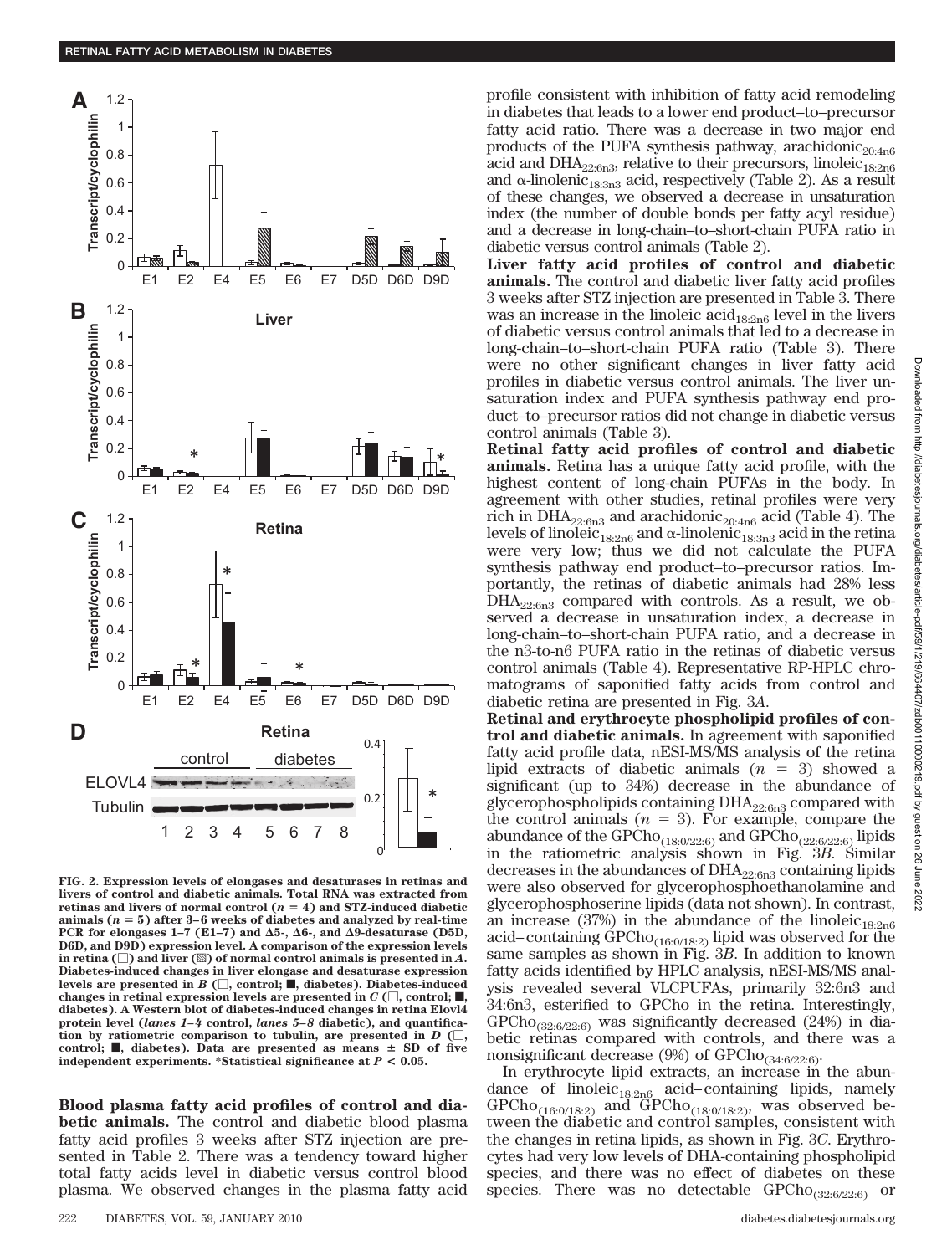## TABLE 2

Blood plasma fatty acid profiles of control  $(n = 4)$  and diabetic  $(n = 7)$  animals

| Fatty acids                            | Blood plasma          |                       |            |                  |
|----------------------------------------|-----------------------|-----------------------|------------|------------------|
|                                        | Control animals       | Diabetic animals      | Difference | $\boldsymbol{P}$ |
| Total (nmol/mg protein)                | $2,262.55 \pm 639.64$ | $3,286.54 \pm 766.69$ |            | 0.0972           |
| Mole % of total fatty acids            |                       |                       |            |                  |
| $16:0$ (palmitic)                      | $2.19 \pm 1.17$       | $3.70 \pm 0.46$       |            | $0.0362*$        |
| $18:0$ (stearic)                       | $2.25 \pm 0.34$       | $2.08 \pm 0.40$       |            | 0.5639           |
| $18:1n9$ (oleic)                       | $12.65 \pm 1.03$      | $13.43 \pm 1.74$      |            | 0.5126           |
| $18:2n6$ (linoleic)                    | $54.12 \pm 2.31$      | $57.44 \pm 2.62$      |            | 0.1207           |
| 18:3n3 ( $\alpha$ -linolenic)          | $1.93 \pm 0.32$       | $2.71 \pm 0.36$       |            | $0.0214*$        |
| $18:3n6$ ( $\gamma$ -linolenic)        | $0.31 \pm 0.13$       | $0.51 \pm 0.37$       |            | 0.4028           |
| $20:3n6$ (dihomo- $\gamma$ -linolenic) | $0.84 \pm 0.12$       | $0.87 \pm 1.15$       |            | 0.9631           |
| $20:3n9$ (mead)                        | $0.52 \pm 0.32$       | $0.35 \pm 0.30$       |            | 0.4636           |
| 20:4n6 (arachidonic)                   | $21.29 \pm 2.70$      | $15.90 \pm 1.95$      |            | $0.0161*$        |
| 20:5n3 (eicosapentaenoic)              | $0.53 \pm 0.08$       | $0.51 \pm 0.03$       |            | 0.7449           |
| 22:5n3 (docosapentaenoic)              | $0.84 \pm 0.22$       | $0.54 \pm 0.04$       |            | $0.0235*$        |
| 22:6n3 (docosahexaenoic)               | $2.78 \pm 0.23$       | $1.72 \pm 0.25$       |            | $0.0010*$        |
| Fatty acid ratios                      |                       |                       |            |                  |
| Unsaturation index                     | $61.58 \pm 18.05$     | $38.91 \pm 5.56$      |            | $0.0342*$        |
| LCPUFAa/SCPUFAa†                       | $0.48 \pm 0.06$       | $0.33 \pm 0.05$       |            | $0.0107*$        |
| 20:4n6/18:2n6                          | $0.40 \pm 0.07$       | $0.28 \pm 0.04$       |            | $0.0232*$        |
| 22:6n3/18:3n3                          | $1.46 \pm 0.17$       | $0.64 \pm 0.13$       |            | $0.0002*$        |

Data are means  $\pm$  SD.  $*P$  < 0.05.  $\dagger$ Long-chain PUFAs/short-chain PUFAs.

 $\mathrm{GPCho}_{(34:6/22:6)}$  in the erythrocytes or in liver and blood plasma (data not shown).

**Inflammatory marker expression in control and diabetic retinas.** As n3 PUFAs are known to have antiinflammatory properties, we hypothesized that a decrease in n3 PUFAs would be associated with a proinflammatory state in diabetic retinas. As shown in Fig. 4, diabetic retinas had increased expression levels of several inflammatory markers including adhesion molecules (ICAM-1), cytokines (IL-6), and growth factors (VEGF).

## **DISCUSSION**

The association of dyslipidemia with the development of diabetic retinopathy has been underscored by the Diabetes Control and Complications Trial/Epidemiology of Diabetes Interventions and Complications cohort study (8). Despite this evidence, the experimental data on diabetes-induced changes in lipid profile and lipid metabolism in the retina are not available. This is the first comprehensive study to analyze retinal-specific fatty acid profiles and metabolism and to compare them to liver and blood plasma in control and diabetic animals.

In this study utilizing STZ-induced diabetic rats, we found a decreased level of  $DHA_{22:6n3}$ , the major retinal long-chain PUFA, in diabetic retina. This finding confirmed earlier studies showing a decrease in relative percentage of DHA<sub>22:6n3</sub> in the diabetic retina  $(34,35)$ . In addition to DHA22:6n3, VLCPUFAs including 32:6n3 and 34:6n3 were

## TABLE 3

Liver fatty acid profiles of control  $(n = 4)$  and diabetic  $(n = 7)$  animals

| <b>Fatty</b> acids                     | Liver                 |                       |            |                  |
|----------------------------------------|-----------------------|-----------------------|------------|------------------|
|                                        | Control animals       | Diabetic animals      | Difference | $\boldsymbol{P}$ |
| Total (nmol/mg protein)                | $1,762.82 \pm 480.50$ | $1,357.85 \pm 241.19$ |            | 0.1,542          |
| Mole % of total fatty acids            |                       |                       |            |                  |
| $16:0$ (palmitic)                      | $26.73 \pm 8.18$      | $17.55 \pm 3.25$      |            | 0.0518           |
| $18:0$ (stearic)                       | $11.25 \pm 3.74$      | $12.64 \pm 3.55$      |            | 0.9706           |
| $18:1n9$ (oleic)                       | $3.11 \pm 1.03$       | $3.39 \pm 1.04$       |            | 0.4785           |
| $18:2n6$ (linoleic)                    | $33.14 \pm 5.34$      | $39.90 \pm 2.71$      |            | $0.0161*$        |
| $18:3n3$ ( $\alpha$ -linolenic)        | $0.49 \pm 0.11$       | $0.59 \pm 0.11$       |            | 0.2101           |
| $18:3n6$ ( $\gamma$ -linolenic)        | $0.13 \pm 0.14$       | $0.09 \pm 0.04$       |            | 0.2173           |
| $20:3n6$ (dihomo- $\gamma$ -linolenic) | $0.34 \pm 0.04$       | $0.43 \pm 0.15$       |            | 0.3942           |
| $20:3n9$ (mead)                        | $0.62 \pm 0.24$       | $0.51 \pm 0.14$       |            | 0.9340           |
| 20:4n6 (arachidonic)                   | $19.87 \pm 4.43$      | $21.37 \pm 2.50$      |            | 0.4581           |
| 20:5n3 (eicosapentaenoic)              | $0.15 \pm 0.03$       | $0.15 \pm 0.05$       |            | 0.7777           |
| 22:5n3 (docosapentaenoic)              | $0.57 \pm 0.15$       | $0.44 \pm 0.07$       |            | 0.2388           |
| 22:6n3 (docosahexaenoic)               | $3.60 \pm 0.92$       | $2.94 \pm 0.35$       |            | 0.2294           |
| Fatty acid ratios                      |                       |                       |            |                  |
| Unsaturation index                     | $5.05 \pm 1.82$       | $6.56 \pm 1.31$       |            | 0.0911           |
| LCPUFA/SCPUFA†                         | $0.74 \pm 0.07$       | $0.64 \pm 0.02$       |            | $0.0123*$        |
| 20:4n6/18:2n6                          | $0.60 \pm 0.07$       | $0.53 \pm 0.03$       |            | 0.1211           |
| 22:6n3/18:3n3                          | $7.74 \pm 2.96$       | $5.11 \pm 1.05$       |            | 0.0979           |

Data are means  $\pm$  SD.  $*P$  < 0.05.  $\dagger$ Long-chain PUFAs/short-chain PUFAs.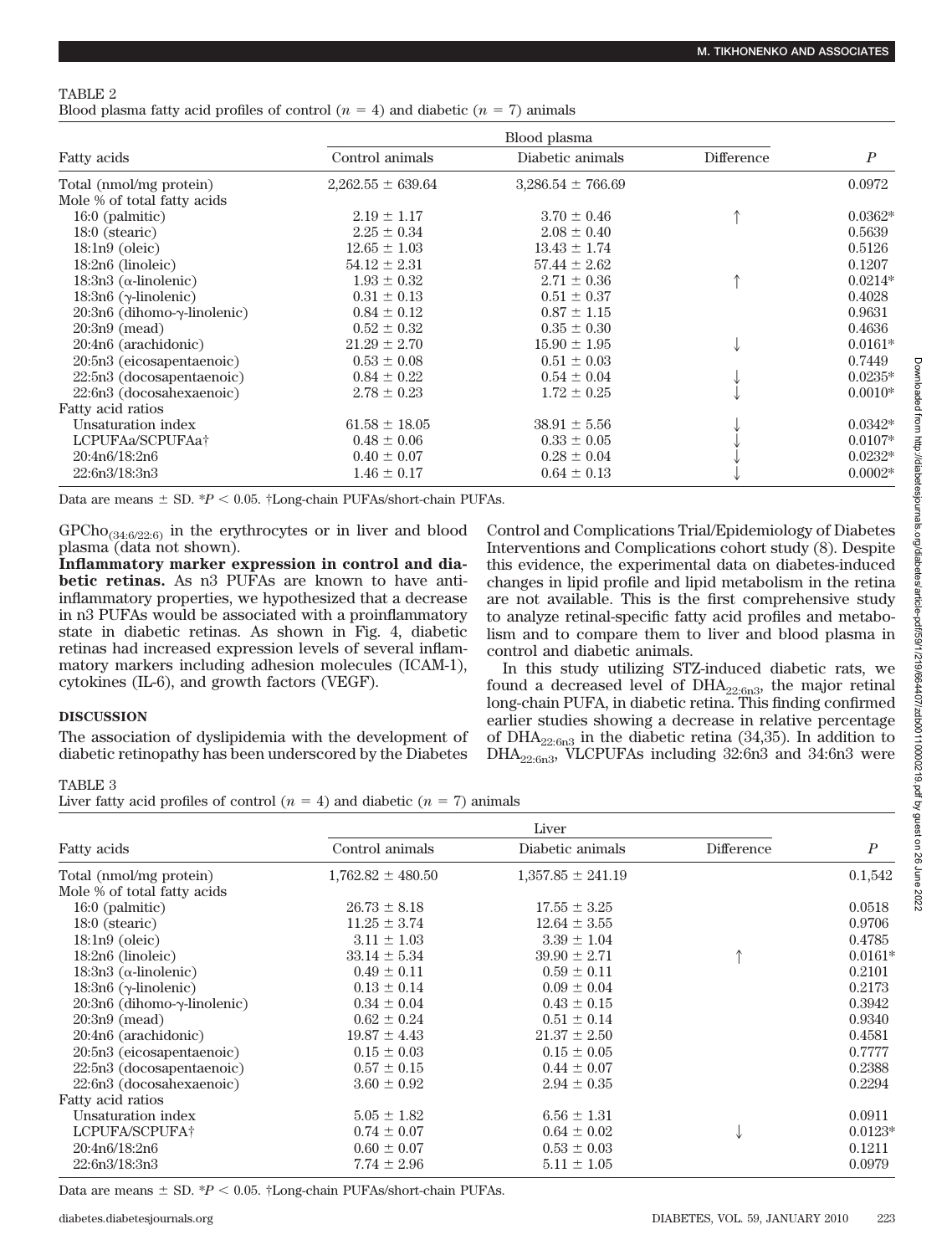#### TABLE 4

Retinal fatty acid profiles of control  $(n = 4)$  and diabetic  $(n = 7)$  animals

| Fatty acids                            | Retina             |                    |            |                  |
|----------------------------------------|--------------------|--------------------|------------|------------------|
|                                        | Control animals    | Diabetic animals   | Difference | $\boldsymbol{P}$ |
| Total (nmol/mg protein)                | $488.96 \pm 17.64$ | $460.32 \pm 27.82$ |            | 0.43             |
| n <sub>3</sub> fatty acids             | $225.1 \pm 4.23$   | $166.34 \pm 20.66$ |            | $0.0495*$        |
| n <sub>6</sub> fatty acids             | $38.67 \pm 4.71$   | $40.59 \pm 3.9$    |            | 0.7693           |
| Mole % of total fatty acids            |                    |                    |            |                  |
| $16:0$ (palmitic)                      | $15.51 \pm 0.8$    | $18.32 \pm 1.67$   |            | 0.2046           |
| $18:0$ (stearic)                       | $18.61 \pm 0.97$   | $21.98 \pm 2.$     |            | 0.2046           |
| $18:1n9$ (oleic)                       | $10.58 \pm 0.2$    | $12.9 \pm 0.77$    |            | $0.0441*$        |
| $18:2n6$ (linoleic)                    | $0.44 \pm 0.06$    | $0.88 \pm 0.05$    |            | $0.0051*$        |
| $18:3n3$ ( $\alpha$ -linolenic)        | $0.24 \pm 0.06$    | $0.17 \pm 0.02$    |            | 0.3556           |
| $20:3n6$ (dihomo- $\gamma$ -linolenic) | $0.11 \pm 0.02$    | $0.04 \pm 0.01$    |            | 0.0819           |
| $20:3n9$ (mead)                        | $0.97 \pm 0.06$    | $1.09 \pm 0.2$     |            | 0.6103           |
| 20:4n6 (arachidonic)                   | $7.33 \pm 0.75$    | $7.9 \pm 0.64$     |            | 0.6004           |
| 20:5n3 (eicosapentaenoic)              | $0.04 \pm 0.02$    | $0.01 \pm 0.01$    |            | 0.2910           |
| 22:5n3 (docosapentaenoic)              | $0.47 \pm 0.08$    | $0.28 \pm 0.05$    |            | 0.1129           |
| 22:6n3 (docosahexaenoic)               | $45.37 \pm 1.32$   | $35.47 \pm 2.71$   |            | $0.0305*$        |
| Fatty acid ratios                      |                    |                    |            |                  |
| Unsaturation index                     | $20.77 \pm 1.63$   | $14.9 \pm 2.57$    |            | 0.1259           |
| LCPUFA/SCPUFA†                         | $80.39 \pm 4.86$   | $42.53 \pm 3.94$   |            | $0.0038*$        |
| % n3 fatty acids of total              | $46.12 \pm 1.41$   | $35.93 \pm 2.77$   |            | $0.0306*$        |

Data are means  $\pm$  SD.  $*P$  < 0.05.  $\dagger$ Long-chain PUFAs/short-chain PUFAs.

detected as substituents of retina GPCho. VLCPUFAs were not detected in lipid classes other than GPCho and were only detected in retina. Three weeks of diabetes reduced retinal levels of 32:6n3-GPCho compared with controls. As a result of these changes, the diabetic retina had a lower unsaturation index and lower long-chain–to–short-chain PUFA ratio. Moreover, there was a shift toward n3 PUFA– deficient, n6 PUFA–rich, profile in the diabetic retina.

In general, n6 PUFAs induce, while n3 PUFAs inhibit, inflammation, and the relative amount of these PUFAs plays an important role in the regulation of immunity (36). Our previous studies indicated that treatment of a cell type affected by diabetic retinopathy, HRECs, with n6 PUFA leads to a lipoxygenase-dependent increase in ICAM-1/ vascular cell adhesion molecule-1 expression (37). Conversely, we have demonstrated that DHA22:6n3 inhibited cytokine-induced activation of the NF<sub>K</sub>B signaling pathway and adhesion molecule expression in HRECs (28). Thus, a decrease in the n3-to-n6 PUFA ratio in the diabetic retina observed in this study would create proinflammatory conditions potentially contributing to the development of diabetic retinopathy. Indeed, previous studies demonstrated an upregulation in a number of inflammatory markers in the retina early in diabetes: VEGF (4,5), ICAM-1 (6,7), TNF- $\alpha$  (8), and IL-6 (9). ICAM-mediated leukostasis was detected within 1 week of diabetes in rats (38,39). VEGF was shown to increase ICAM expression in retinas of nondiabetic mice (40), and vitreal VEGF levels were found to be correlated with that of IL-6 and severity of diabetic retinopathy in diabetic patients (41).

In this study, we chose a cytokine (IL-6), a growth factor (VEGF), and an adhesion molecule (ICAM-1) as readout of an inflammatory status in the retinas of diabetic animals with decreased n3/n6 PUFAs. mRNA levels of all three markers were elevated in diabetic retinas compared with controls.

Importantly, diabetes induced the most pronounced changes in the retinal fatty acid profile, whereas liver fatty acid profile was only slightly affected, indicating that the disruption of retinal fatty acid metabolism in diabetes might not simply be a result of altered liver metabolism. Moreover, VLCPUFA-containing phospholipids detected in the retina were not present in the liver or erythrocyte total lipids. The fatty acid profile in a particular peripheral tissue depends on two factors: *1*) the profile in circulation due to the diet and liver metabolism and *2*) the ability of a local tissue to remodel fatty acids. Retina has a unique fatty acid profile characterized by one of the highest levels of  $DHA_{22:6n3}$  in the body and by the presence of VLCPUFAs (27,42). While the expression level of retinal desaturases was relatively low compared with retinal elongases, it has been reported that retina can synthesize DHA<sub>22:6n3</sub> from  $\alpha$ -linolenic<sub>18:3n3</sub> acid and EPA<sub>20:5n3</sub> (43). Although retina may obtain additional  $\text{DHA}_{22:6n3}$  by uptake from the circulation, changes in the retinal fatty acid profiles of diabetic animals did not mirror changes observed in liver and plasma fatty acid profiles. Thus, a retina-specific decrease in  $\text{DHA}_{22:6n3}$  in diabetes is likely to be due to changes in retinal fatty acid metabolism.

To determine the effect of diabetes on retinal fatty acid metabolism, we analyzed the level of fatty acid elongase and desaturase gene expression in control and diabetic animals. Retinas had a very high expression level of the retinal-specific elongase, Elovl4, as well as high expression levels of long-chain PUFA elongase Elovl2.  $\Delta 5$ -,  $\Delta 6$ -, and -9-desaturase levels were low compared with the liver expression levels. The high levels of Elovl4 and Elovl2 and low levels of desaturases suggest that the retina is preferentially involved in production of very-long-chain fatty acids and exhibits a low level of de novo lipogenesis. The retinal elongase expression profile that we observed likely explains the high level of long-chain PUFAs in the retina compared with liver and blood plasma levels. Elovl2 elongates  $C_{20-22}$  fatty acids (44-46). Elovl4 was recently shown to be involved in VLCPUFA synthesis with substrate specificity for  $C_{26-36}$  fatty acids (15). The role of VLCPUFAs is not known. Because of their specific presence in tissues with high membrane curvature and their ability to span both leaflets of the lipid bilayer, VLCPUFAs are suggested to play the role of an anchor stabilizing high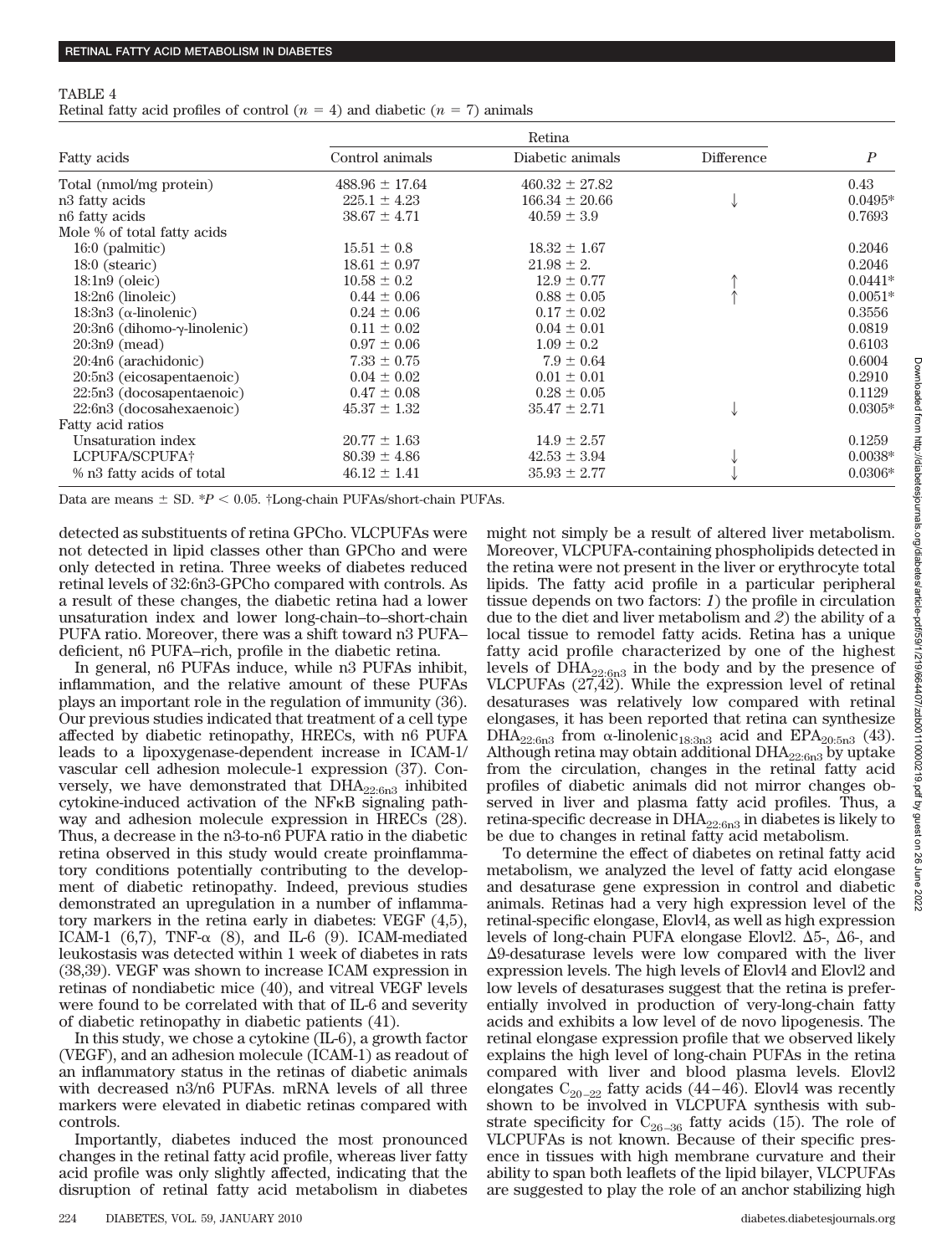



**FIG. 3. Fatty acid analysis by RP-HPLC and comparative MS/MS analysis of GPCho lipids in control (** $n = 3$ **) and diabetic (** $n = 3$ **) animals at 3–6 weeks post-STZ injection.** *A***: Identification and quantification of diabetes-induced changes in total retina saponified fatty acids.** *Top***: RP-HPLC** chromatogram of a mixture of authentic fatty acid standards. *Middle*: Control retina saponified fatty acids. *Bottom*: Diabetic retina saponified<br>fatty acids. *B*: Ratiometric analysis of changes in GPCho lipid abundance **were detected by nESI-MS/MS using PI m/z 184 and further characterized as described in RESEARCH DESIGN AND METHODS.** *C***: Ratiometric analysis of changes in GPCho lipid abundance between control and diabetic erythrocytes. Data are presented as means SD. \*Statistical significance at** *P* **< 0.05.**

curvature cellular membranes (15). In the retina, VLCPUFAs are mainly present in the rod outer-segment membrane (15), where they are suggested to play a role in stabilizing the rims of photoreceptor disks. This specific localization might explain low abundance of VLCPUFAs in the total retinal lipids extracted in this study. At the same time, specific localization suggests that VLCPUFAs might play an important role in photoreceptor function. This study provides the first direct evidence that a significant decrease in Elovl4 in diabetic retina is indeed associated with a decrease in VLCPUFA (i.e., 32:6n3) synthesis. Despite lower abundance, diabetes-induced decrease in 32:6n3 containing GPCho (24%) was similar to the decrease in DHA22:6n3 containing GPChos (15–34%). Elovl4 protein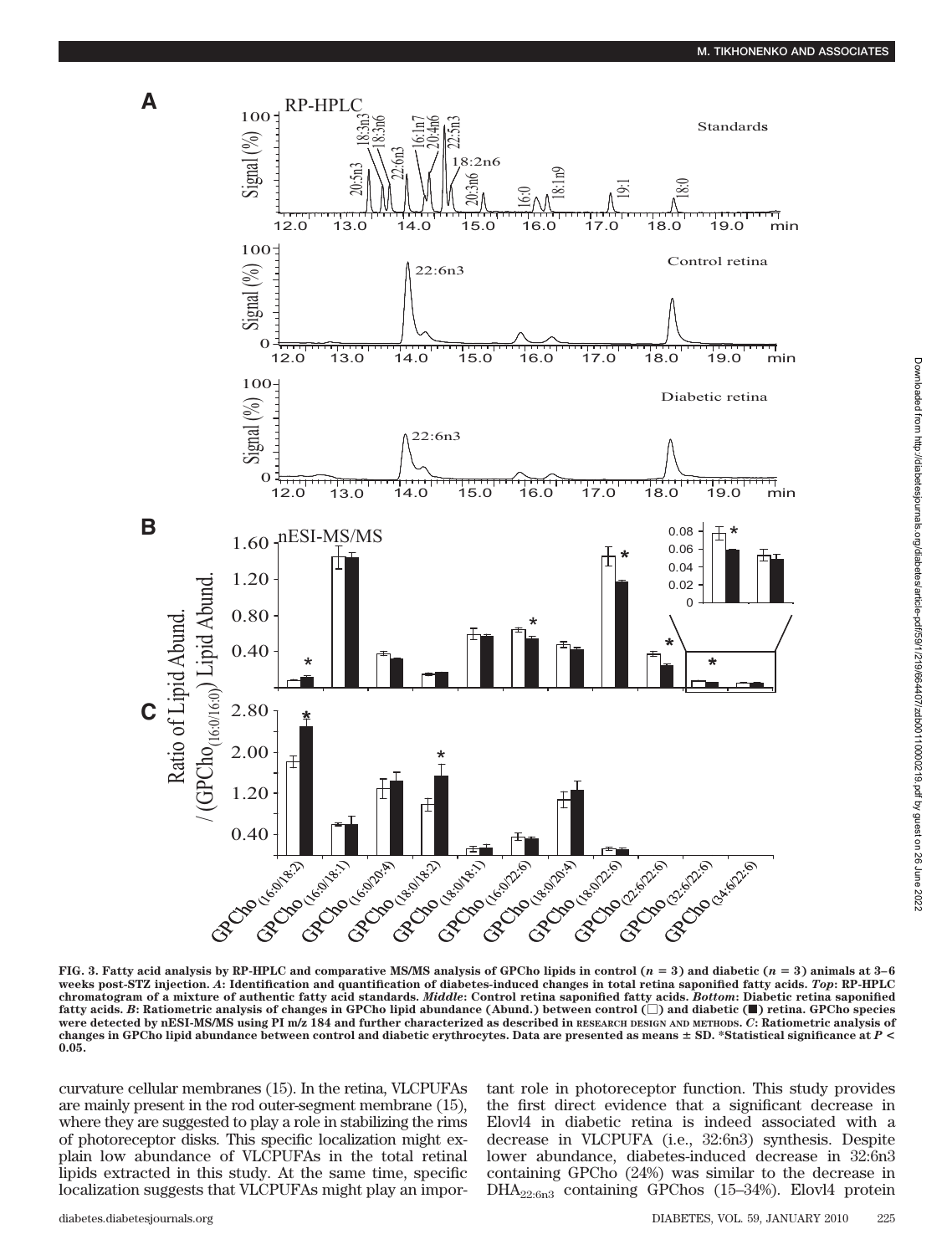

**FIG. 4. Expression levels of inflammatory markers in retinas of control**  $(\Box, n = 7)$  **and diabetic (** $\blacksquare, n = 7$ **) animals. Total RNA was extracted from retinas of control and diabetic animals after 3–6 weeks of diabetes and analyzed by real-time PCR. Diabetes-induced changes in retinal ICAM-1, IL-6, and VEGF expression are shown. Data are presented as means SD of at least four independent experiments. \*Statistical significance at**  $P < 0.05$ .

expression in diabetic retina was inhibited to a higher degree (73%) compared with mRNA expression (40%), suggesting control of Elovl4 expression at both transcriptional and translational levels. Although decrease of VLCPUFAs is most likely to arise from Elovl4 loss, another plausible explanation could be that this reduction was due to reduction in VLCPUFA precursor lipids,  $EPA_{20:5n3}$ , and/or  $DHA_{22:6n3}$ . This possibility can be tested in the future by determining whether downregulation of VLCPUFAs in diabetes persists in animals supplemented with high- $EPA<sub>20:5n3</sub>/DHA<sub>22:6n3</sub>$  diet.

Another possibility could be that high level of reactive oxygen species in diabetic retina leads to degradation of a highly oxidation-prone DHA molecule. Previous studies using the same STZ-induced diabetic model of similar duration, however, did not find oxidized DHA products in diabetic retina (47).

Several Elovl4 gene mutations have been recently identified in pathogenesis of another retinal disease, Stargardtlike macular dystrophy (19 –21). Stargardt-like macular dystrophy is an autosomal-dominant disorder due to a dominant-negative effect of the mutated Elovl4 on wildtype protein (19). As Elovl4 is highly expressed in the photoreceptors (19,21), it is not surprising that mutant Elovl4 transgenic mice are characterized by lipofuscin accumulation, abnormal electrophysiology, and photoreceptor degeneration (20). Although photoreceptors are not the primary site of diabetic retinopathy, several abnormalities in neural retina have been associated with the development of diabetic retinopathy (48,49). The decrease in Elovl4 observed in this study would not be expected to have as dramatic an effect on photoreceptor viability as the dominant-negative mutation in Elovl4. However, the reduction in Elovl4 in diabetic retina could be responsible for more subtle changes in photoreceptor/RPE cell function that could lead to metabolic changes in the whole retina and eventually contribute to the pathology characteristic of diabetic retinopathy.

In conclusion, a decrease in the expression level of retinal fatty acid elongases Elovl2 and Elovl4 and concomitant decrease in the major n3 PUFA,  $DHA_{22:6n3}$ , as well as the VLCPUFA32:6n3, results in an increased n6-to-n3 PUFA ratio in the diabetic retina that likely creates a proinflammatory state contributing to the development of diabetic retinopathy. Increasing the gene expression of fatty acid elongases in the retina represents a potential therapeutic strategy for modulating fatty acid metabolism and altering the pathogenesis of diabetic retinopathy.

#### **ACKNOWLEDGMENTS**

This work was supported by grants from the Juvenile Diabetes Research Foundation (2-2005-97 [to J.V.B.]), the National Institutes of Health (EY-016077 [to J.V.B.], R01RR025386 [to G.E.R. and J.V.B.], and DK 43220 [to D.B.J.]), and MAES MICL02163 (to J.V.B.).

No potential conflicts of interest relevant to this article were reported.

#### **REFERENCES**

- 1. Schroder S, Palinski W, Schmid-Schonbein GW. Activated monocytes and granulocytes, capillary nonperfusion, and neovascularization in diabetic retinopathy. Am J Pathol 1991;139:81–100
- 2. Miyamoto K, Khosrof S, Bursell SE, Rohan R, Murata T, Clermont AC, Aiello LP, Ogura Y, Adamis AP. Prevention of leukostasis and vascular leakage in streptozotocin-induced diabetic retinopathy via intercellular adhesion molecule-1 inhibition. Proc Natl Acad Sci U S A 1999;96:10836 – 10841
- 3. Adamis AP. Is diabetic retinopathy an inflammatory disease? Br J Ophthalmol 2002;86:363–365
- 4. Yang LP, Sun HL, Wu LM, Guo XJ, Dou HL, Tso MO, Zhao L, Li SM. Baicalein reduces inflammatory process in a rodent model of diabetic retinopathy. Invest Ophthalmol Vis Sci 2009;50:2319 –2327
- 5. Sone H, Kawakami Y, Okuda Y, Sekine Y, Honmura S, Matsuo K, Segawa T, Suzuki H, Yamashita K. Ocular vascular endothelial growth factor levels in diabetic rats are elevated before observable retinal proliferative changes. Diabetologia 1997;40:726 –730
- 6. Nozaki M, Ogura Y, Hirabayashi Y, Saishin Y, Shimada S. Enhanced expression of adhesion molecules of the retinal vascular endothelium in spontaneous diabetic rats. Ophthalmic Res 2002;34:158 –164
- 7. Al-Shabrawey M, Rojas M, Sanders T, Behzadian A, El-Remessy A, Bartoli M, Parpia AK, Liou G, Caldwell RB. Role of NADPH oxidase in retinal vascular inflammation. Invest Ophthalmol Vis Sci 2008;49:3239 –3244
- 8. Joussen AM, Poulaki V, Mitsiades N, Kirchhof B, Koizumi K, Dohmen S, Adamis AP. Nonsteroidal anti-inflammatory drugs prevent early diabetic retinopathy via TNF-alpha suppression. FASEB J 2002;16:438 – 440
- 9. Gustavsson C, Agardh CD, Hagert P, Agardh E. Inflammatory markers in nondiabetic and diabetic rat retinas exposed to ischemia followed by reperfusion. Retina 2008;28:645– 652
- 10. Lyons TJ, Jenkins AJ, Zheng D, Lackland DT, McGee D, Garvey WT, Klein